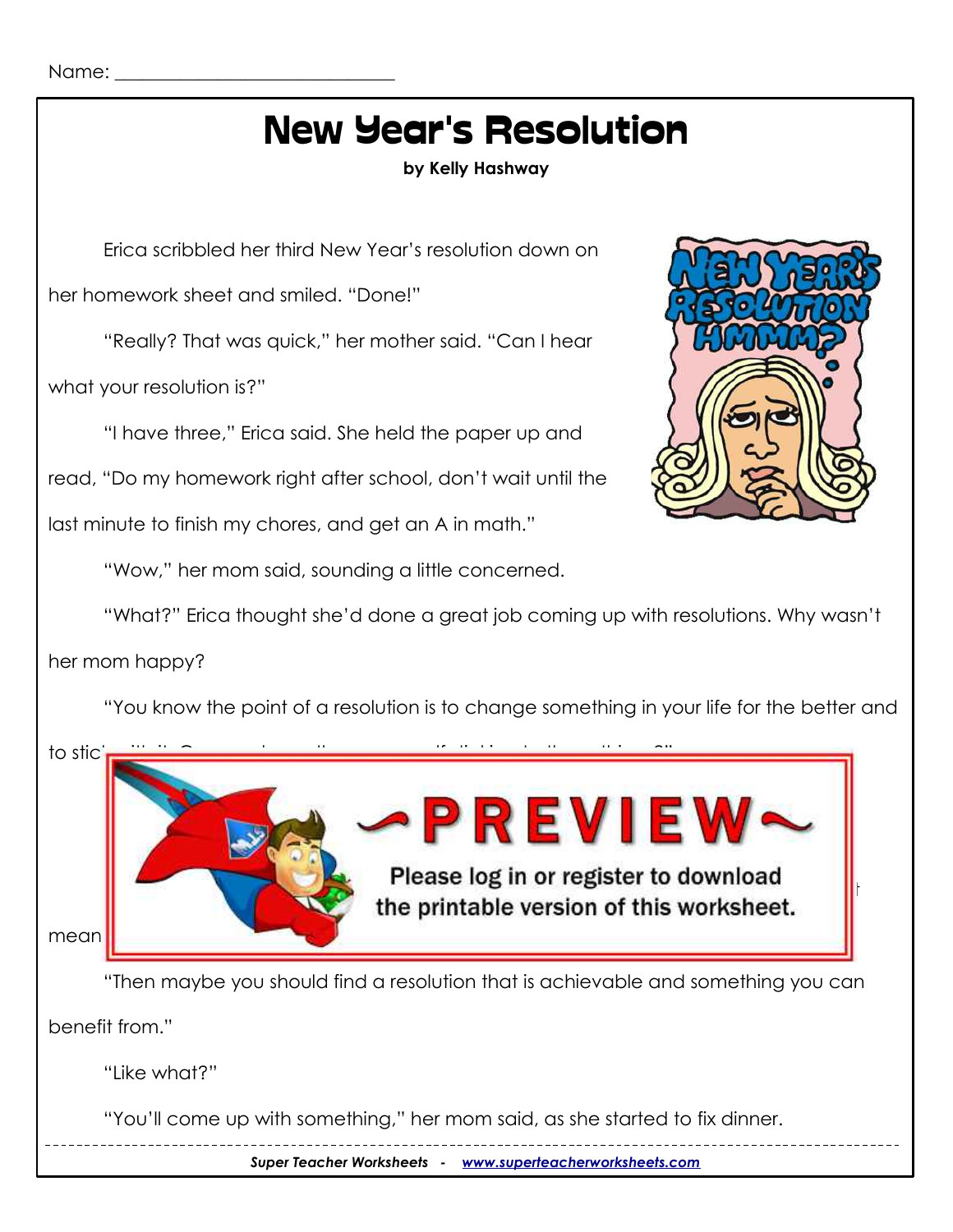

## About the Author



Kelly Hashway's picture book, *May the Best Dog Win,* is now available!

Dash has the perfect life until the Super Sweeper 5000 shows up. Sweeper runs all over the house sucking up the leftover food scraps, and he even gets his own room! But Dash won't give up his place as the favorite dog without a fight.

Hashway, Kelly. *May the Best Dog Win*. ISBN: 9780984589081

*Super Teacher Worksheets - [www.superteacherworksheets.com](http://www.superteacherworksheets.com/)*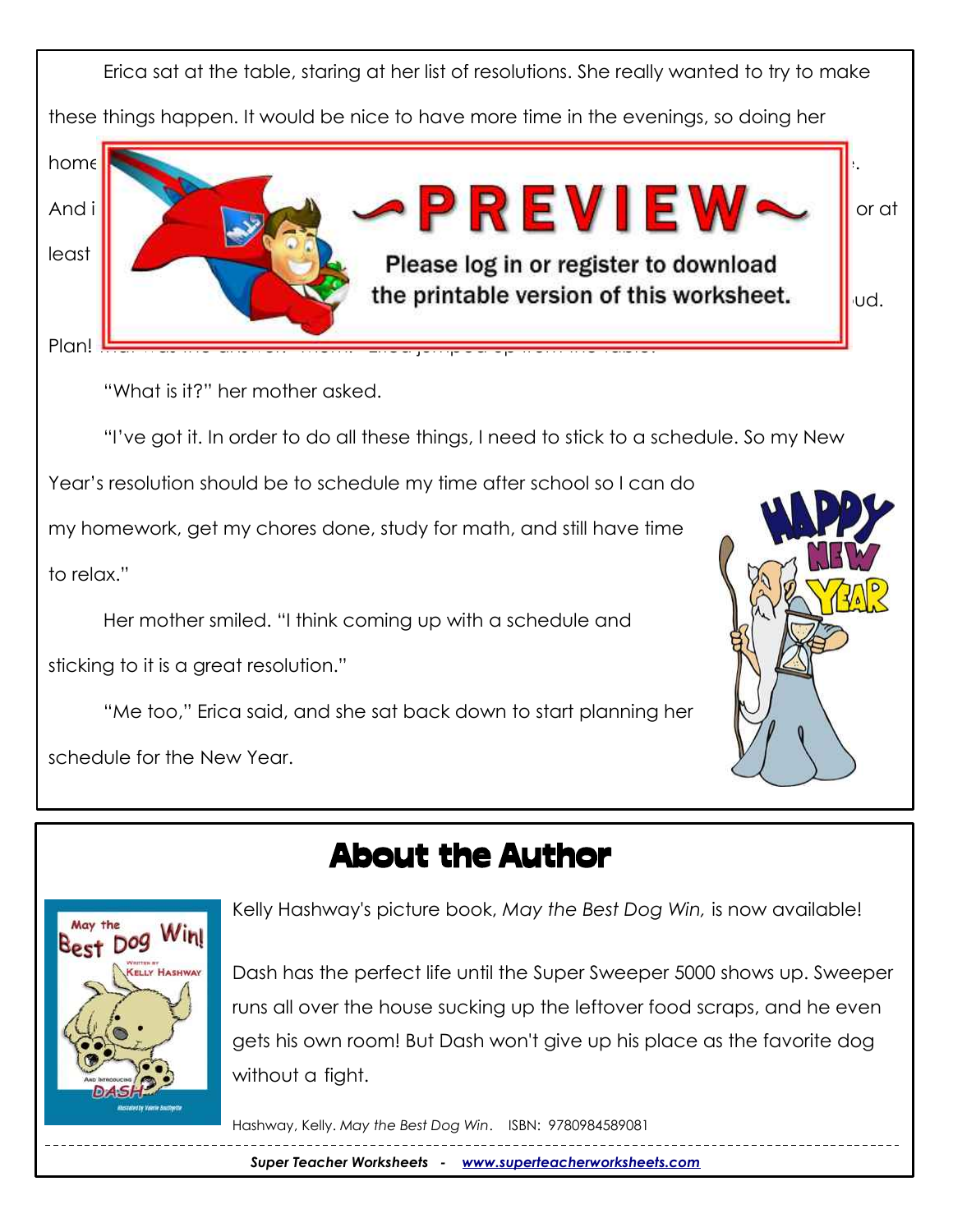

# New Year's Resolution

#### **by Kelly Hashway**



- 
- **c.** She wanted to surprise her mother. **d.** It was a homework assignment.
- **2.** Which sentence about Erica is probably true?
	-
	-
- **a.** She likes to write them every year. **b.** All of her friends are writing resolutions.
	-
- **a.** She likes to keep secrets. **b.** She doesn't usually do her homework.
- **c.** Math is a tough subject for her. **d.** She enjoys doing chores at home.
- **3.** Complete the graphic organizer.



*Super Teacher Worksheets - [www.superteacherworksheets.com](http://www.superteacherworksheets.com/)*

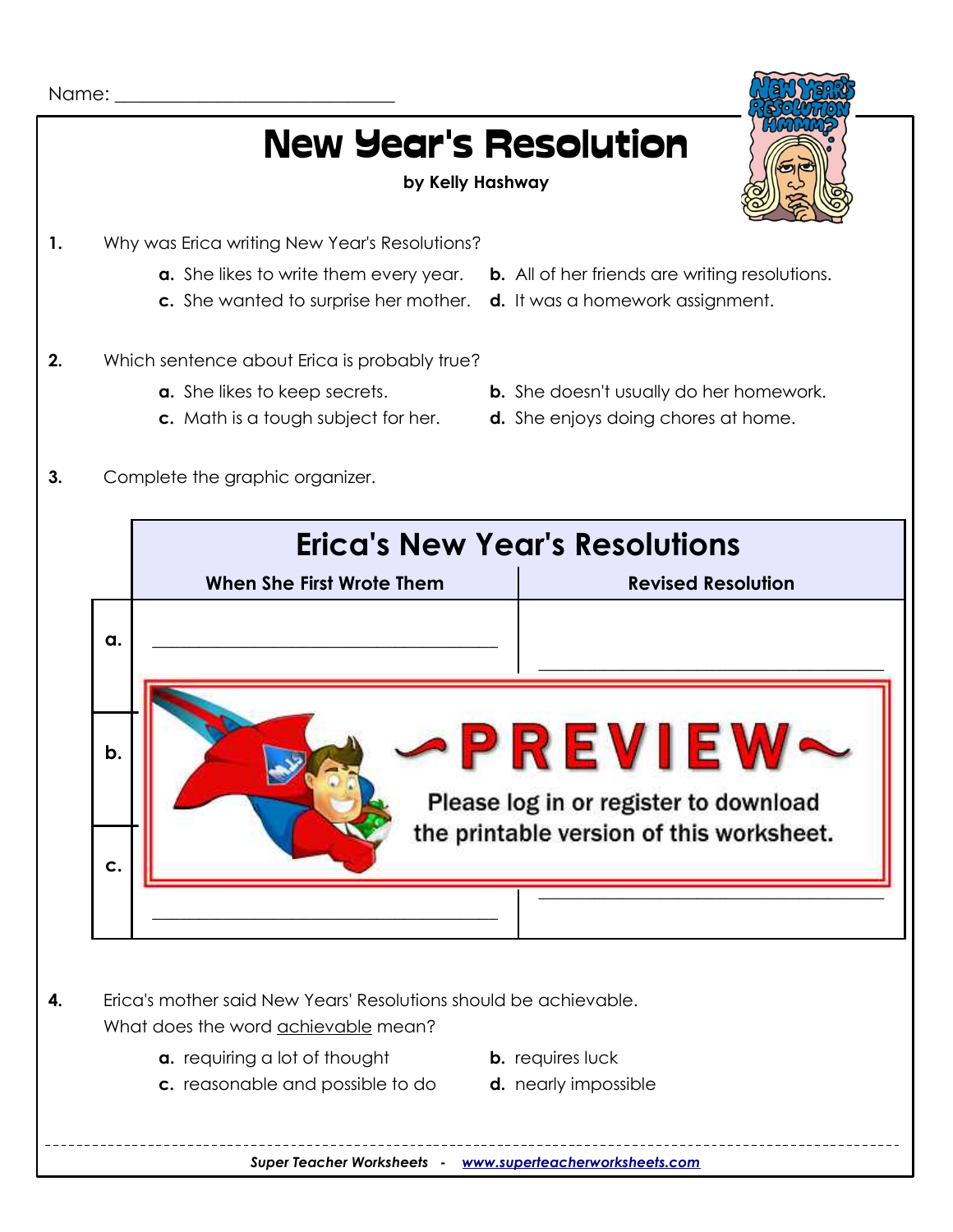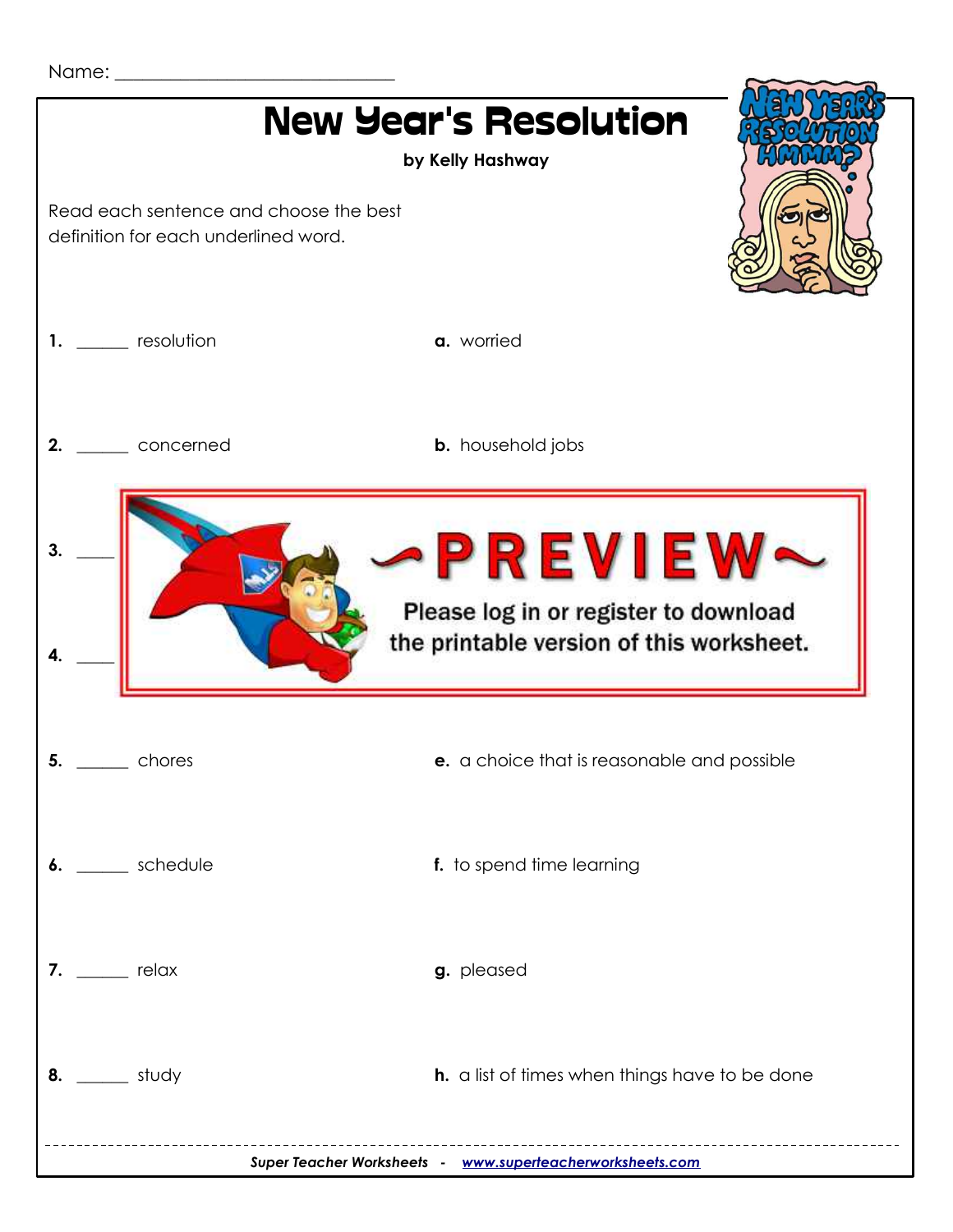# **New Year's Resolution**

by Kelly Hashway

In the story, "New Year's Resolutions," Erica writes her New Year's Resolutions. When her mother is concerned that her resolutions are not achievable, she suggests to Erica that she come up with one resolution that she can really stick with.

In the space below, write your own New Year's Resolution. Also, explain why you chose the resolution and how it will help you.



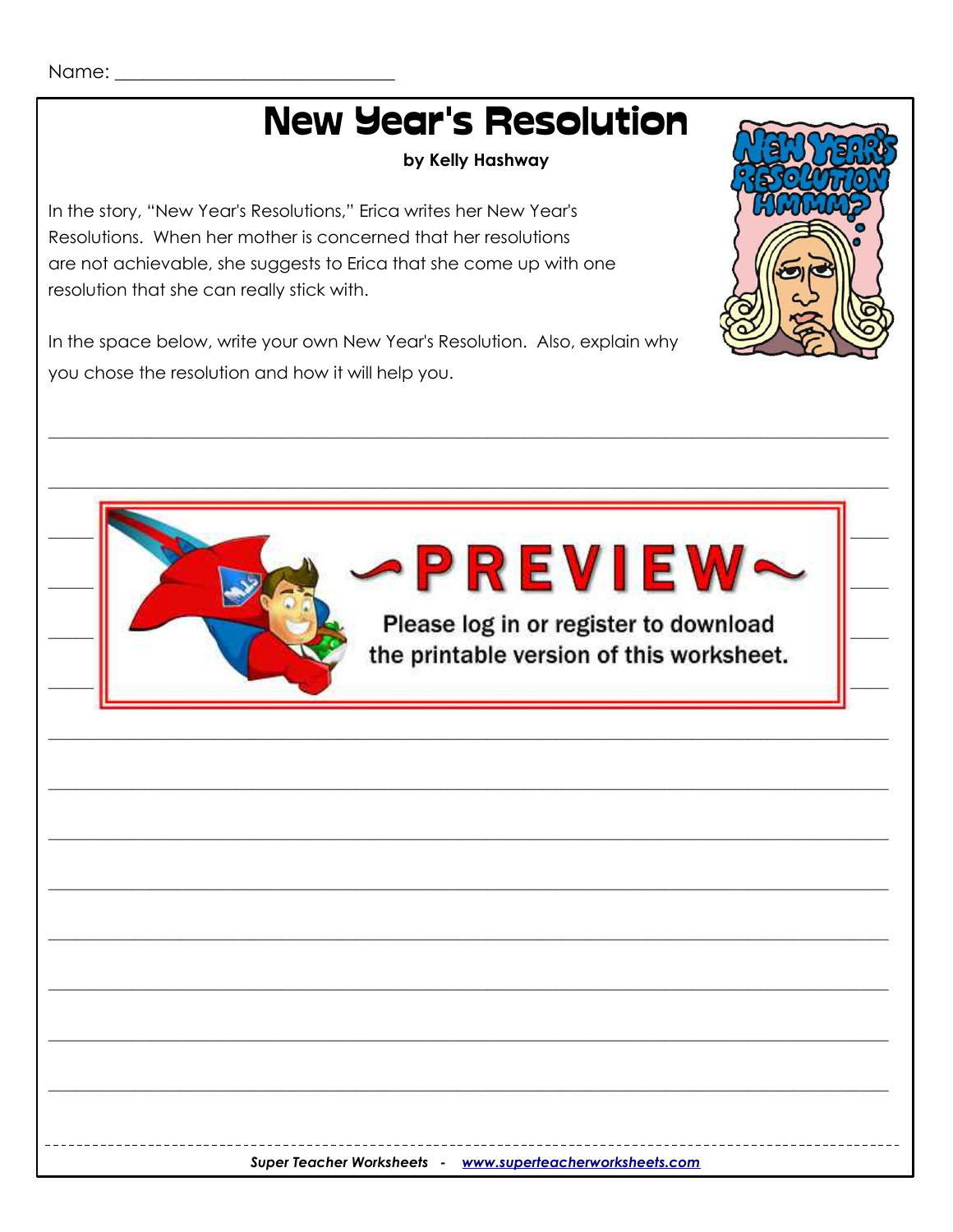### **ANSWER KEY** New Year's Resolution **by Kelly Hashway 1.** Why was Erica writing New Year's Resolutions? **d a.** She likes to write them every year. **b.** All of her friends are writing resolutions. **c.** She wanted to surprise her mother. **d. It was a homework assignment.**  $_2$   $_{\text{wnic}}$   $\sim$  **PREVIEW Please log in or register to download b**<sub>ork.</sub> the printable version of this worksheet. **3.** Complete the graphic organizer. **Erica's New Year's Resolutions When She First Wrote Them Revised Resolution a. Do my homework right after school. Schedule my time after school so I can do my homework, get my chores done, study for math, and still have time to relax. b.** Don't wait until the last minute **to finish my chores. c.** | Get an A in math. **4.** Erica's mother said New Years' Resolutions should be achievable. What does the word achievable mean? **c**

- **a.** requiring a lot of thought **b.** requires luck
	-
- **c. reasonable and possible to do d.** nearly impossible
-